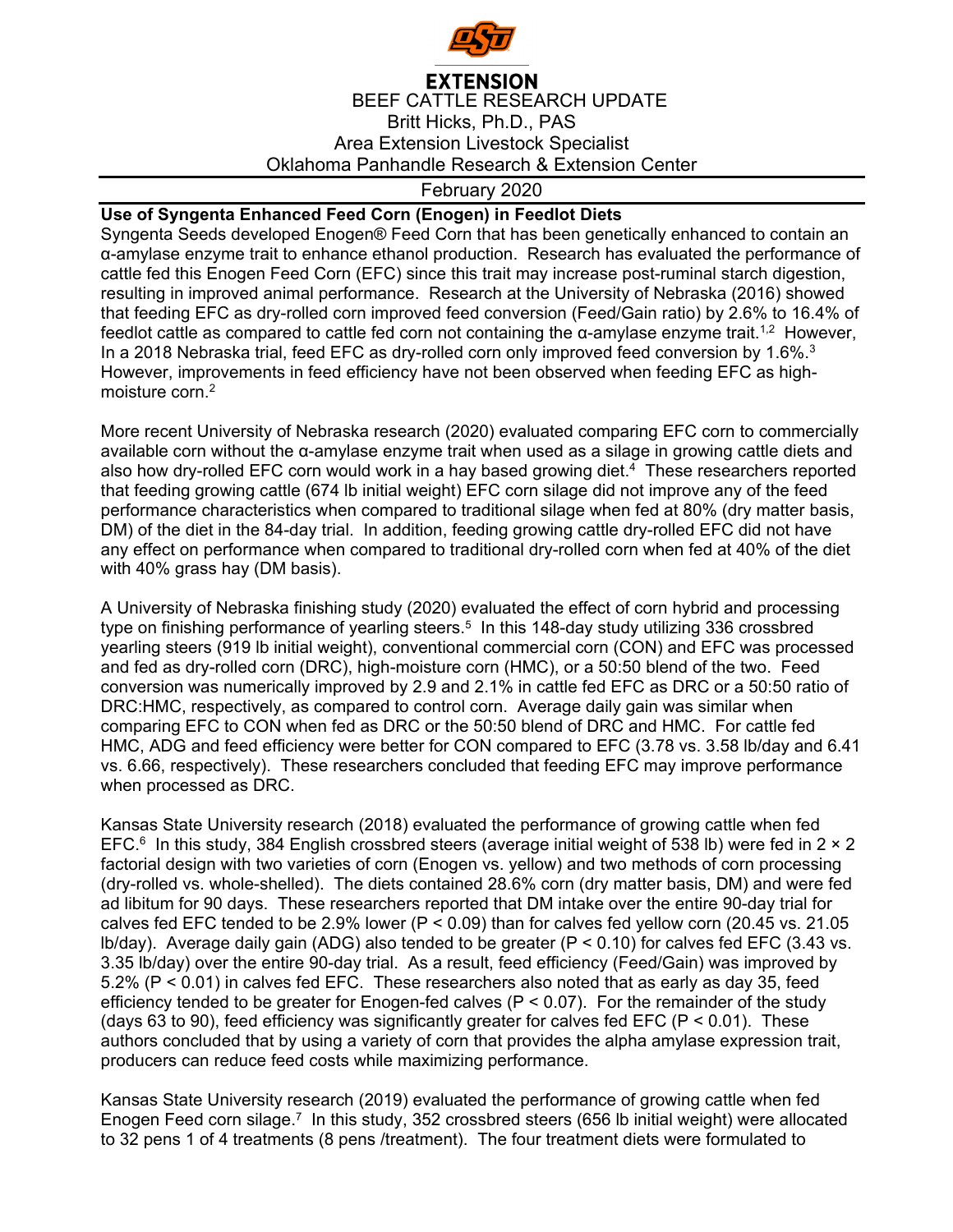provide 50 Mcal NEg/cwt DM and all diets were offered ad libitum. The experiment was a 2 x 2 factorial design with two varieties of corn silage (EFC vs. control) and two varieties of dry-rolled corn (EFC vs. control). The diets (DM basis) consisted of 38.5% corn, 40% corn silage, 7% alfalfa hay, 7% prairie hay, and 7.5% supplement. Diets were fed ad libitum. Over the entire 90-day trial, average daily gain for calves fed EFC silage was 6.0% greater (P < 0.01) than for calves fed control silage. Feeding EFC silage improved the efficiency of feed conversion by 4.4% (P < 0.02). No significant effects of corn grain type were noted over the trial, nor any significant interactions between corn silage type and corn grain type.

Another 2018 Kansas State University trial, examined the steam-flaking characteristics of EFC and its impact on feedlot performance, carcass characteristics, and liver abscess prevalence and severity when fed to finishing beef heifers.<sup>8</sup> In this trial, finishing diets (93% concentrate) consisting of mill-run corn (CON) or EFC were fed to 700 crossbred beef heifers (867 lb initial weight) over 136 days. Mill-run corn was steam-flaked to 28 lb/bu with a production rate of 6.6 tons/hour. To achieve similar starch availability, EFC was steam-flaked to 30 lb/bu with a production rate of 9.9 tons/hour. These researchers reported that DM intake was similar between treatments, but cattle fed EFC had greater ADG, resulting in a 5% improvement in feed efficiency. Hot carcass weights (HCW) were 13 lb greater for cattle fed EFC compared to those fed CON. Heifers fed EFC had fewer liver abscesses compared to cattle fed CON. These authors concluded that EFC can be flaked with greater throughput while still improving feed efficiency, ADG, and HCW.

Kansas State University research (2019) evaluated feeding Enogen Feed corn as corn silage and as steam-flaked corn in diets fed to finishing cattle.<sup>9</sup> In this trial, 960 steers (856 lb initial weight) were used in a 2 x 2 factorial experiment with factors consisting of silage source (Control or EFC) and grain source (Control or EFC). The grains were steam flaked to densities of 28 lb/bu or 30 lb/bu for Control and EFC, respectively. The diets (DM basis) consisted of 8% corn silage, 2% alfalfa hay, 74.5% flaked corn, 12% Sweet Bran, and a supplement. These researchers reported that there were no interactions between grain source and silage source (P > 0.05) for feedlot performance. Cattle fed diets containing EFC silage consumed 3.8% less dry matter (P < 0.01) and efficiency of gain was improved by  $\sim$  5.3% (P < 0.01) compared to cattle fed Control silage. Average daily gain and DM intake were unaffected by grain source, but cattle fed EFC grain were ~2.6% more efficient  $(P = 0.02)$  compared to cattle fed control grain. Carcass weight was greater for cattle fed the combination of Enogen silage and Control grain compared to other treatments (P < 0.05), but liver abscess incidence and other carcass measurements were unaffected by grain or silage source. These researchers concluded that feeding EFC as corn silage, but not as grain, improved feedlot performance.

In conclusion, the results of the Nebraska studies suggest that feeding Enogen Feed Corn as dryrolled corn to growing and/or finishing feedlot cattle will improve feed efficiency. However, feeding EFC as high-moisture corn will not improve feed efficiency. Their data also suggested that EFC corn silage to growing cattle at 80% of the diet (DM basis) did not improve feed efficiency compared to traditional silage. Similar to the Nebraska studies, the Kansas research suggest that feeding EFC either dry-rolled or whole-shelled to growing cattle improves feed efficiency. In addition, feeding growing cattle EFC corn silage at 40% of the diet (DM basis) improved feed efficiency. A finishing trial also suggested that feeding EFC corn silage will improve feed efficiency. Kansas research also suggest that EFC can be flaked with greater throughput while still improving feed efficiency.